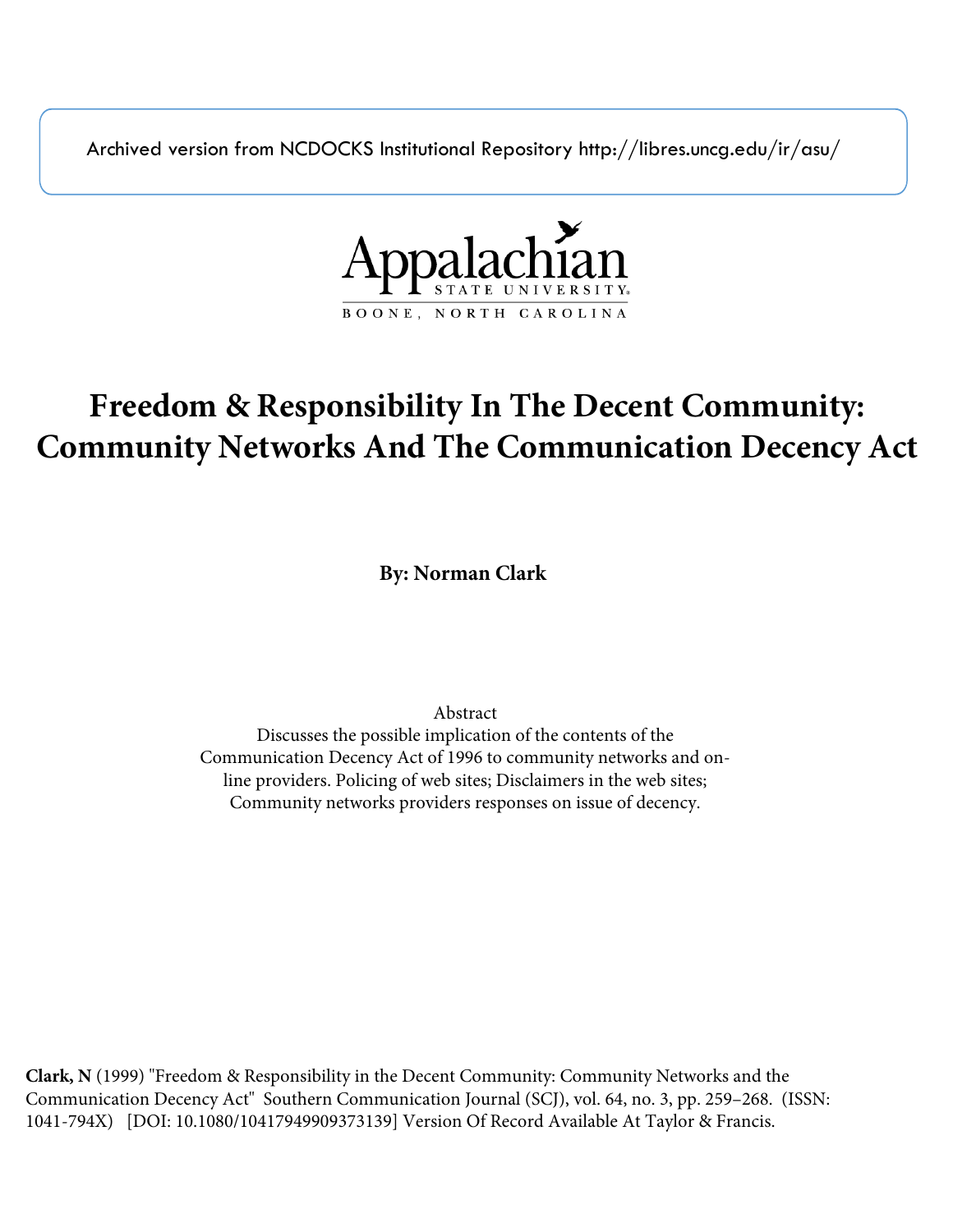#### **ARTICLE**

Immodest words admit of no defense," wrote the Earl of Roscommon, "For I want of decency is want of sense." Decency was an ideological imperative *JL*. long before he wrote those words in the seventeenth century. Indecency was indefensible; at least it was indefensible according to hegemonic groups, who maintained power by constructing threatening acts as indecent, nonsensical, illogical, and criminal. But eventually other ideological imperatives rose to confront this construction of indecency. Freedom of expression was one challenger. Free speech required that even indecent acts be permitted. To control expression, another ideological imperative was paired to freedom: responsibility. In this new articulation, free yet "responsible" expression would be decent, maintaining order and control in the community.

This equation was challenged in the 1990's by the new medium of the Internet. Supporters proclaimed the Internet to be the Promised Land of completely free expression, where *Playboy* could profitably coexist with participatory democracy. Amidst rising fears that the Internet would become a source of indecent materials flooding into the homes and young minds of the community, the federal government enacted the Communication Decency Act (CDA).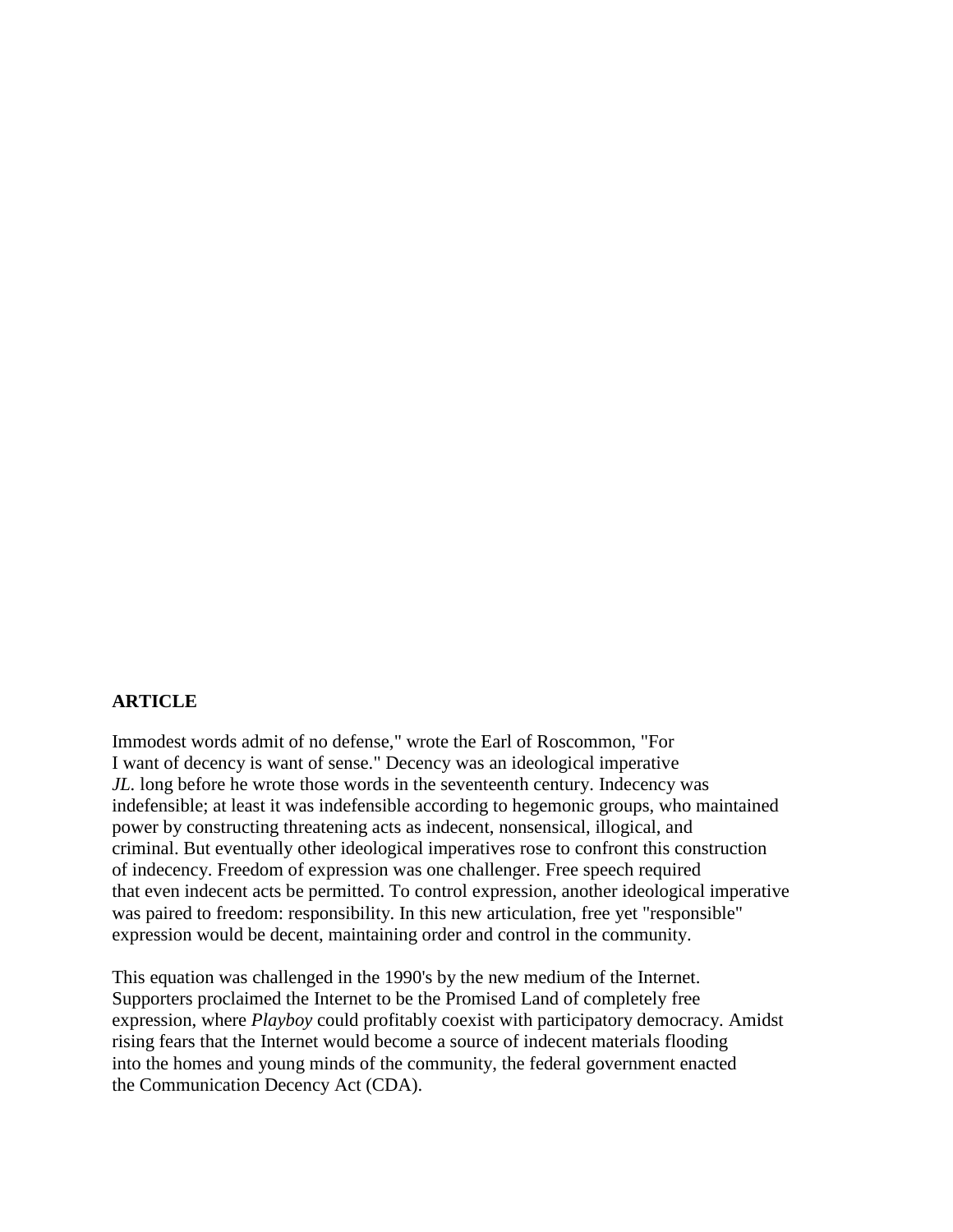Even though it was short-lived, certain groups had to pragmatically deal with the CDA at a local level. These community networks attempted to maintain decency in their local community through practical, concrete measures. In the steps they took we can see how the ideology of decency in the community was shifted by the response to the CDA. For embedded in these practical, "commonsensical" acts was a new articulation of freedom, responsibility, decency, and community. I will begin by denning community networks and outlining how the CDA affected them. Drawing upon an examination of their webpages, I will detail what the community networks did at a practical level in response to the CDA. Finally, I will lay out how those webpages and the private communication I received from community network organizers constituted a reconfiguration of our ideology of the decent community.

## **DEFINITIONS AND ISSUES**

For most people, the significant impact of the Internet is its virtual erasure of the boundaries of space. Yet some people believe the Internet can be used for the opposite purpose: to rebind people to their local communities. These people are the organizers of community networks. Community networks (CNs) come in a variety of configurations, but essentially they are local content and Internet access providers. Three terms are crucial to this definition: local, content, and access. First, CNs are locally oriented, tied to a particular town or region. With names such as Tallahassee Free-Net, Boulder Community Network, and La Plaza de Taos, CNs make it clear that their focus is on a place-bound community. The content on CNs is also local: information about local organizations, advertisements by local businesses, and announcements by local individuals fill the websites. Some CNs provide original content that addresses issues of local significance, but most provide links to other sources of information. Finally, CNs provide access to the Internet for local residents. Some provide free access, others very low cost; some provide full Internet access, others only text-based; some CNs put terminals in libraries and other public places, others provide no public access terminals. But all are committed to providing access to as much of the Internet, for as many of their local community members, as their resources allow.

Obviously, CNs are not in the business of distributing child pornography, so at first glance it would seem that the CDA would have little or no impact on their operation. Yet portions of the CDA made it possible for on-line services to be held responsible for the content that passed through their system. The Computer Professionals for Social Responsibility (CPSR) provided the following example of the impact of the CDA:

The Seattle Community Network is run as a free, public-access computer system for the public benefit. SCN currently provides service to over 6,500 users. If a SCN user posted a message on an SCN forum or from SCN that was deemed to be "indecent", SCN could be fined \$100,000 under the new legislation! On top of that, SCN's board of directors and staff could also be eligible for 2-year prison sentences. Pretty strong punishment for setting up a public computer network! (Schuler, 1997)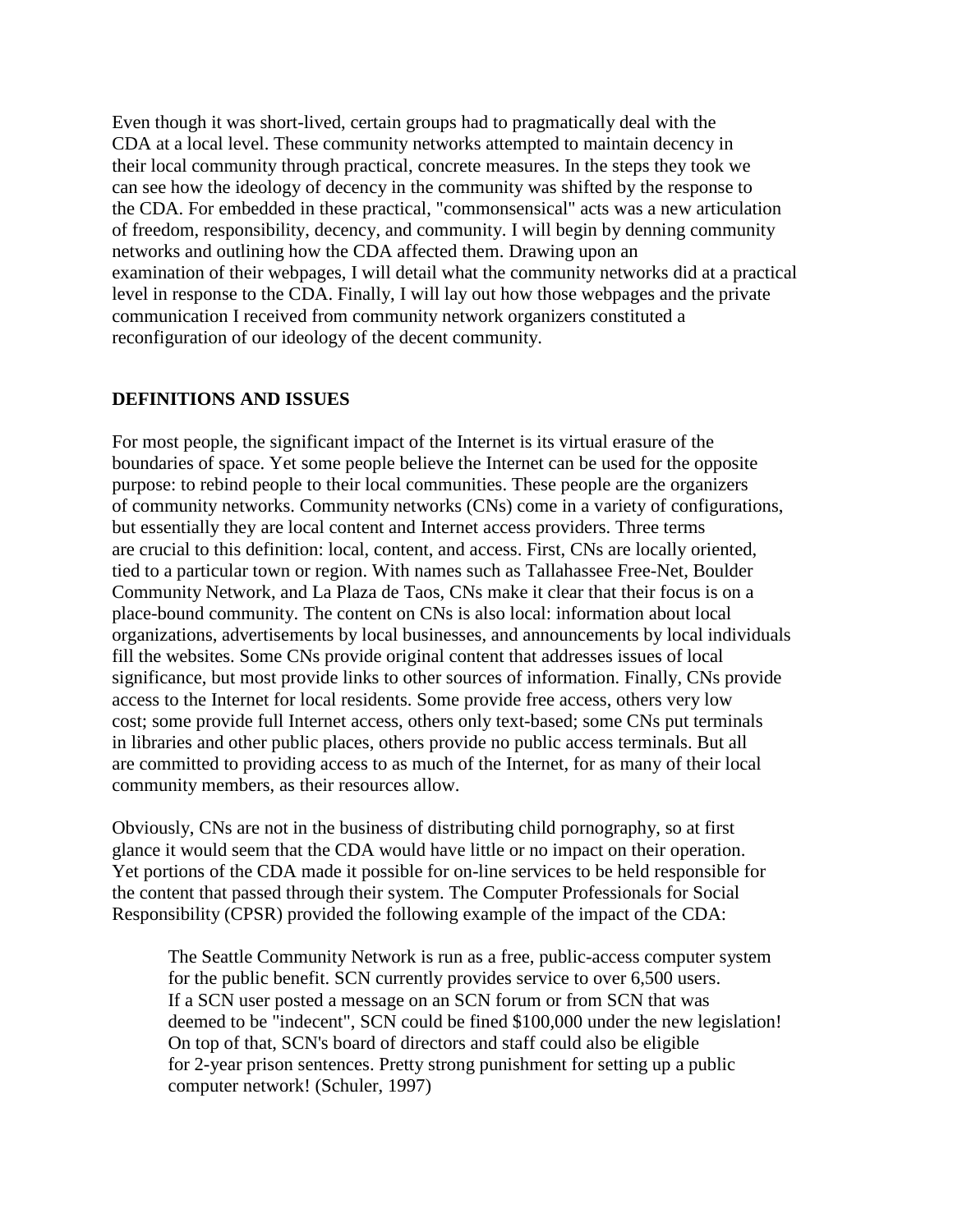The CDA, according to its opponents, would unfairly burden community networks and on-line service providers. Online system operators would have to police all content on their sites. While automated scanners could catch and block "indecent" messages and other textual content, they cannot check graphic files—the very files most likely to be deemed indecent. The end result, opponents argued, was that the bill would seriously threaten the very existence of community networks. If someone wanted to put a CN out of service, they could simply upload an offensive picture, wait a few days, and then have someone else "find" the file and turn the CN in to the authorities (Evoy, 1997).

The language of the CDA demonstrated the bill-writers' unfamiliarity with the Internet. Technically speaking, the bill protected Internet providers from prosecution if they were simply providing access:

(1) No person shall be held to have violated subsection (a) or (d) solely for providing access or connection to or from a facility, system, or network not under that person's control, including transmission, downloading, intermediate storage, access software, or other related capabilities that are incidental to providing such access or connection that does not include the creation of the content of the communication. (Text of proposed, 1997)

But this defense was undermined by language in the bill that required Internet service providers "to restrict or prevent access by minors to a communication specified in such subsections, which may involve any appropriate measures to restrict minors from such communications" *(Text of proposed,* 1997). Opponents of the bill argued that the CDA transformed CNs from access providers into access police, forcing them to take restrictive measures to avoid prosecution.

Community network organizers and other opponents believed that the CDA curtailed their freedoms of speech and privacy. The Internet, which many touted as "a potential platform for participatory democratic discourse," would be turned "into an electronic police state" (Schuler, 1997). Despite their protests, the bill did pass, though it was quickly struck down as unconstitutional by the Supreme Court. The CDA's short life, as well as the political climate that fostered it, prompted a variety of pragmatic responses by community networks, which can be seen on their websites.

## **PRACTICAL RESPONSES TO THE CDA**

While community network organizers did not agree with the letter of the CDA, they agreed to some extent with its spirit. CNs were aware of the existence of pornography on the Internet and agreed that children, in particular, ought to be protected from indecency. Thus most took steps to address the danger of users encountering indecent materials. These practical responses took five forms: disclaimers/user agreements, warnings, standards, education, and dismissals/ignorance.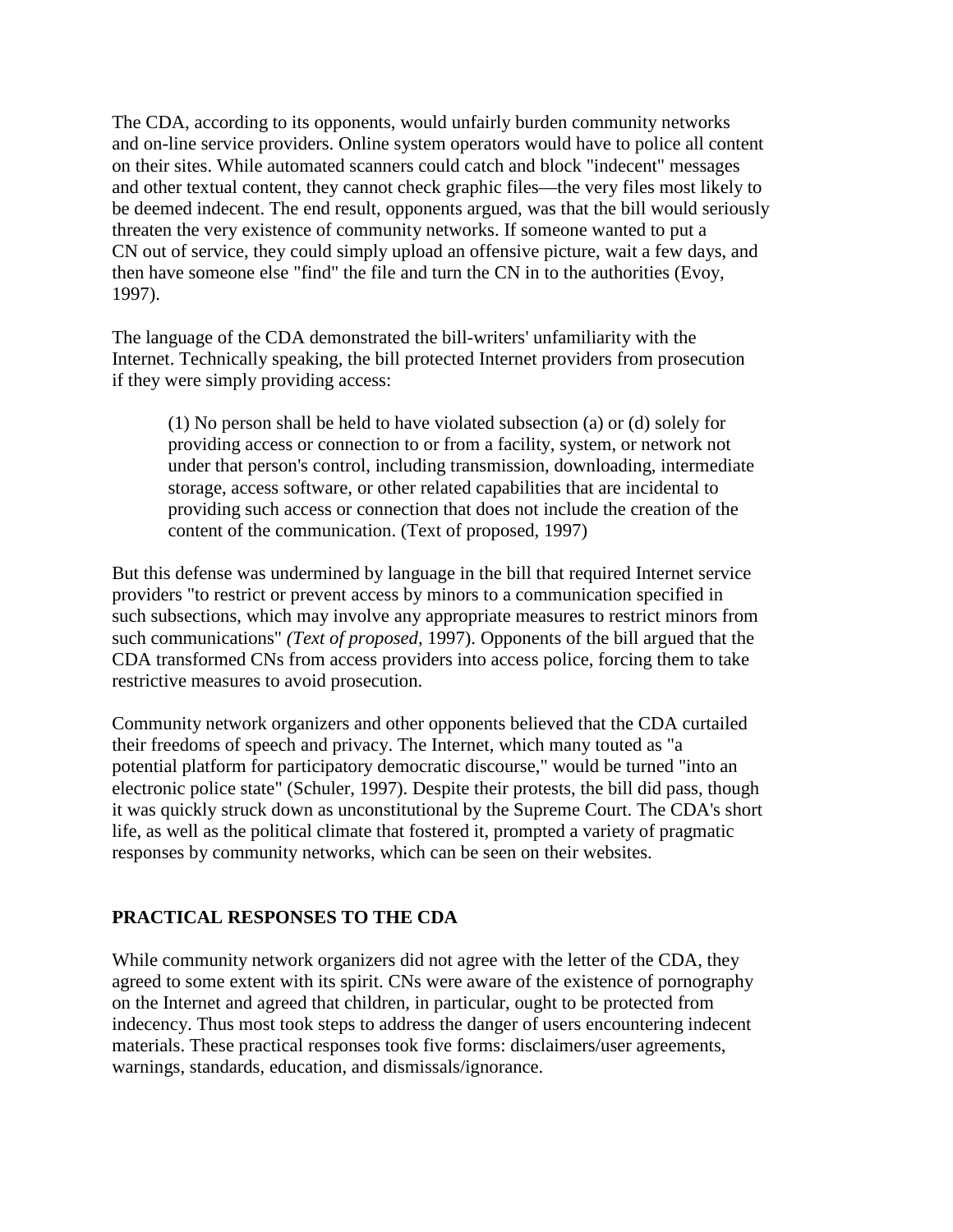## *1. Disclaimers/User Agreements*

On most community networks, browsers eventually come across a basic liability statement. These disclaimers essentially assert that users or browsers cannot hold the community network liable for anything. For example, the City of Belmont network claims that it "is NOT responsible for the contents of any off site pages referenced or linked to," and posts the following:

DISCLAIMER OF LIABILITY: With respect to documents available from this server, neither the City of Belmont nor any of its agencies and affiliates nor any of their employees, makes any warranty, express or implied, including the warranties of merchantability and fitness for a particular purpose, or assumes any legal liability or responsibility for the accuracy, completeness, or usefulness of any information, apparatus, product, or process disclosed, or represents that its use would not infringe privately owned rights. *(City of Belmont disclaimer,* 1998)

Typically, a user agreement is paired to the disclaimer. For example, users of the Seattle Community Network (SCN) have to agree to a "Code of Etiquette" to use the system:

- 1. I will not knowingly engage in illegal distribution practices when posting information. Some examples of illegal distribution are: posting large portions of copyrighted material; posting libelous material; posting material that knowingly aids in a crime; posting credit card number; posting passwords.
- 2. I will not attempt to gain unauthorized access to SCN nor use SCN to gain unauthorized access to other systems.
- 3. I have read the SCN disclaimer.
- 4. I have read and understand the SCN policy statement and agree to abide by it as the governing policy of the SCN.
- 5. I will read the description of the forum to which I am posting and post only material relevant to its purpose and theme.
- 6. I will not use the SCN to harass individuals or organizations.
- 7. I understand that all public material on SCN may be redistributed, subject to copyright laws.
- 8. Private e-mail may not be redistributed without permission from the originator of the message. *(Seattle Community Network,* 1998)

Disclaimers and user-agreements are found on most systems for two reasons. First, they are simple to implement, as "write once and forget" documents. Once the statements are written and posted, they are presumed to protect the CN. Second, they are easy to enforce. All users must sign a user-agreement, which includes a statement that they read and agreement with the CN's disclaimers. However, disclaimers and useragreements are essentially a defensive act, a minimum approach that does litde more than place a paper-thin shield between the CN and prosecution.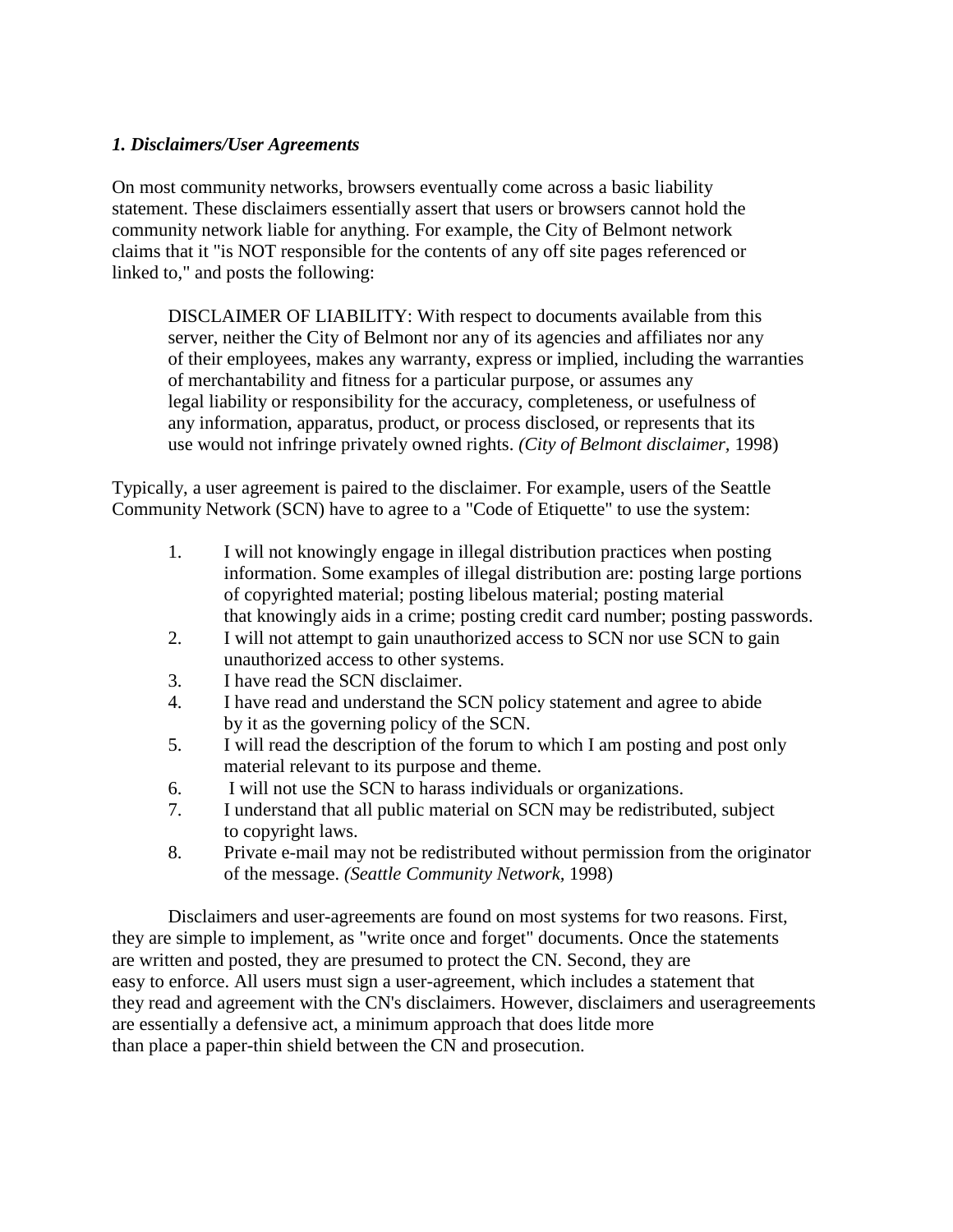#### *2. Warnings*

Comparable to the reactive approach of disclaimers is the slightly stronger tactic of scattering warnings throughout the website. Many networks, in addition to placing disclaimers on their pages, also warn users of the "dangers" of the Internet:

MAIN cannot censor your access to material nor protect you from information you may find offensive or inappropriate. There are sites on the Internet that carry sexually explicit and other information resources which you may find controversial or inappropriate. The general access to the Internet that MAIN provides necessarily lets you reach such sites, even though they are not on MAIN. *{MAIN disclaimer page,* 1998)

These warnings go a step beyond mere disclaimers, which simply state that the CN isn't responsible for content on the Internet. Warnings, on the other hand, implicitly state that users can encounter "controversial and inappropriate" information on the Internet. In other words, the presumption is that once users wander off the CN, they are risking their morality.

Some CNs go so far as to warn people when they will be leaving the local network. For example, the Naples Free-Net requires its members to place an "exit" graphic next to all links that connect to external networks, along with the following warning: "EXIT means you will leave the Naples FreeNet if you follow these hypertext links. The Naples FreeNet is not responsible for what may be found if you follow them" (Naples Free-Net home page, 1998). Some sites are a bit more subtle, such as ORION, which places small balls in front of each link. A red ball denotes on-site information, while a blue ball indicates that clicking on that link will lead browsers off-site. Regardless of their form, however, these warnings represent a reactive and negative approach to the CDA.

## *3. Standards*

Some CNs go beyond reactive statements and take a pro-active stance toward maintaining decency. These sites emphasize community standards rather than legal disclaimers or warnings. Firmly believing that "it is up to the community network to decide what information is decent" (J. Glaser, personal communication, September 9,1997), a few networks try to do just that. For example, Tallahassee FreeNet stresses that as members of a community, users of the CN "should be respectful of the rights, sensitivities, and sensibilities of others. Tallahassee FreeNet urges its members to exercise tolerance, taste, and judgment in initiating and replying to communications, especially those that are to be posted in public areas" *(Agreement for account,* 1998). The Grand Rapids Free-Net stipulates that content must "conform to community standards (appropriate language, no pornographic information, etc.) as determined by a review panel," and that links on webpages must "only point to GrandNet approved content sources and service providers" *(grandness standards,* 1998).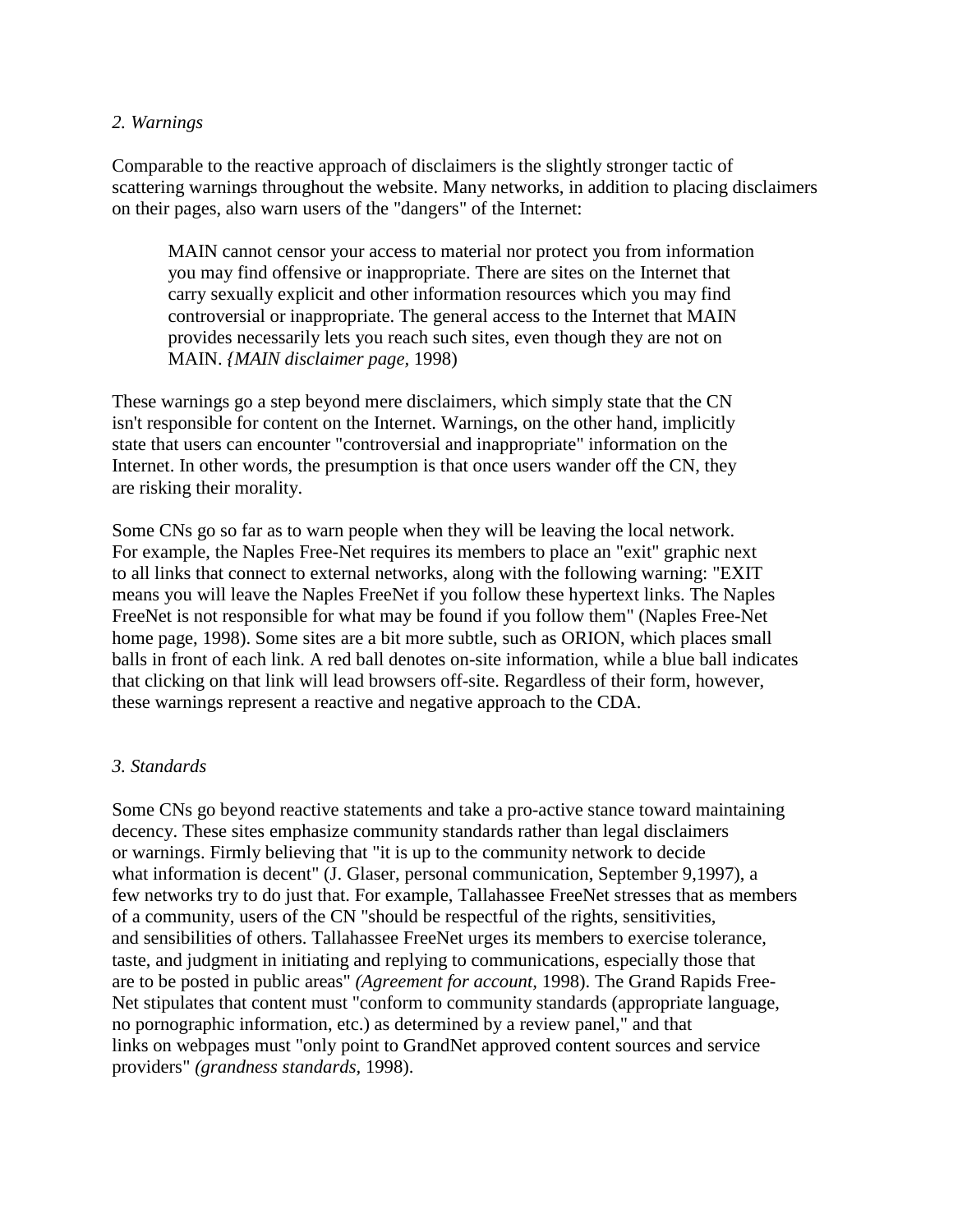Though these standards can be ambiguous to the point of impracticality, they do attempt to phrase the issue more pro-actively. Instead of merely warning people of dangers, or protecting themselves from lawsuit, these CNs encourage users to police themselves by calling on community taste. They attempt to deal with decency legislation by defining what people should do, not just what they should not do. This pro-active stance is even more evident in the next response: education.

#### *4. Education*

Another pro-active response to decency legislation, besides appealing to community standards, is education. Relatively few sites provide users with information to educate themselves about Internet use, however. LincolnNet, for example, has a section titled "Cyberfiend," where they provide basic principles for parents and kids to follow. The pages were created specifically in response to the "backlash of hysteria" created by the "hugely over-estimated dangers of the web" in the mass media (S. Prescott, personal communication, September 10, 1997), and were intended to counteract the negative press. The information is organized into six categories: EMail "Nettiquette"; Avoiding Trouble Online; Family Internet Rules; Official Internet Contract; General Safety Tips; and Supervising Net Use *(Cybersight,* 1998). These pages attempt to teach responsible Internet usage by offering lists of do's and don'ts, perspectives on the Internet, guidelines for parents to use, safety and supervision tips, and more.

In contrast to the standards approach, which enforces a sometimes undefined sense of community morals, an educational approach provides individuals with the resources they need to understand the Internet well enough to make informed decisions. Few sites however provide this information. The most obvious reason is that providing detailed perspectives on the Internet, and creating educational content, is time-consuming work. Fostering a healthy respect for the potential dangers of the Internet while simultaneously encouraging users to explore the wealth of the Internet is a difficult task. It is far easier to put up a warning or disclaimer, or even ignore the issue.

## *5. Dismissals/Ignorance*

When I asked members of the Community Network mailing list how their CN responded to the CDA, a few people responded that they simply ignored it. Steve Snow, of Charlotte's Web, summed up this perspective candidly:

In Charlotte NC we didn't do anything in response to the CDA. We thought it was bogus from the start and just ignored it. We don't have any info on our system that would have qualified for censorship under the aegis of the Act anyway, so that made it easy to ignore, (personal communication, September 9,1997)

Such a response may be a bit premature, however. Even as I write this, another bill (S 1482 IS, introduced by Rep. Coats) is making its way through the Senate to outlaw the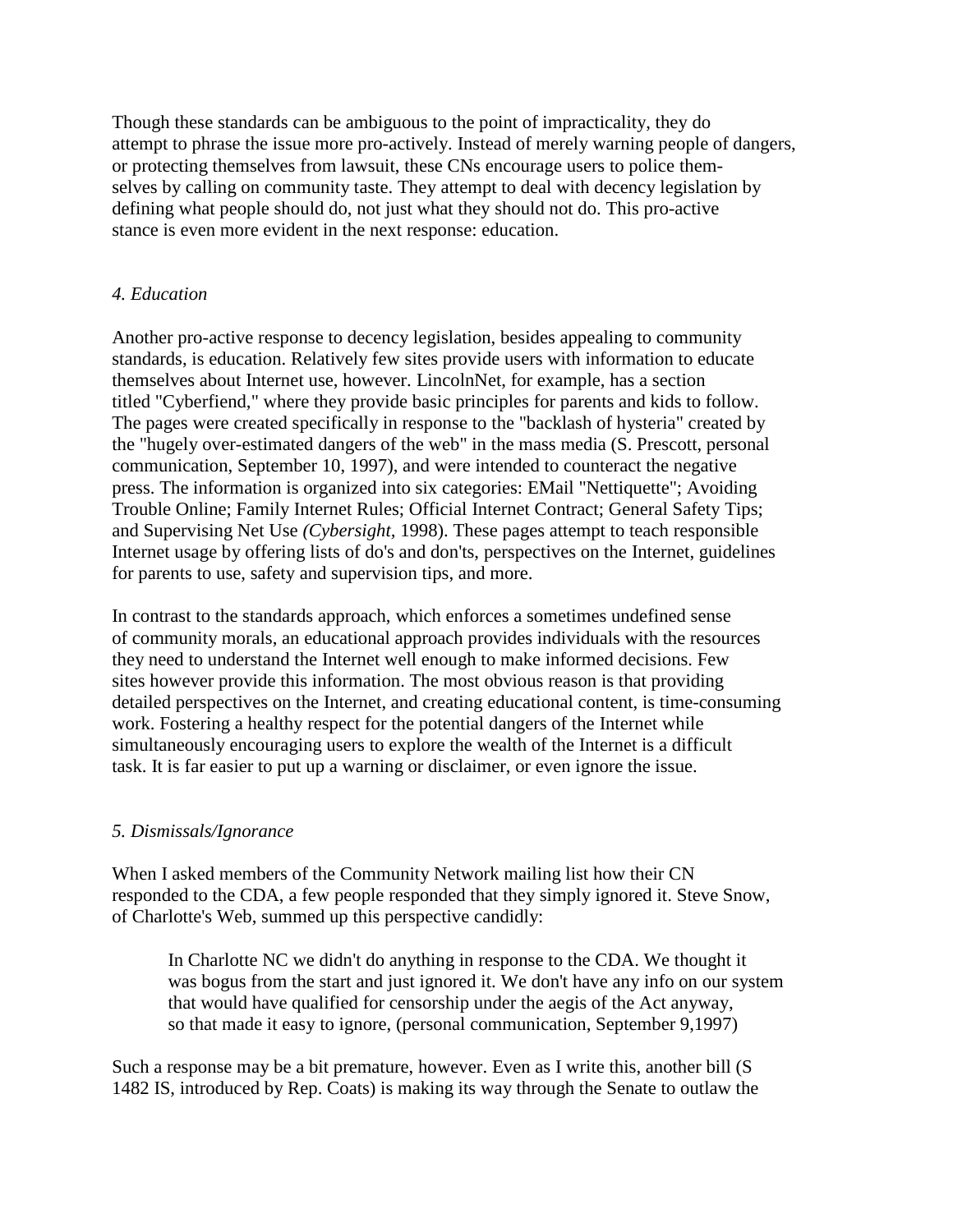distribution of information "harmful to minors."

An even smaller number of people were completely ignorant of the CDA. Carole Klopp, one of the organizers of DANEnet, wrote: "I really wasn't aware of the act you are referring to and find it kind of ridiculous—considering what I can readily find at my local library and pharmacy!" (personal communication, September 11,1997). Since they were unaware of the consequences of the CDA for CNs (that they might be held responsible for the acts of individuals), or for civil liberties in general, they obviously did nothing in response.

As I noted, very few people were unaware of the CDA, but many did dismiss it. The majority of the CN organizers were aware of the CDA, and of the shifting political climate. They recognized that the Internet was rapidly coming under attack, but they did little to pro-actively defend their rights. As I have shown, the webpages of the CNs are full of a variety of practical responses to the CDA. But these responses represent something more: a rearticulation of what it means to be a decent community.

## **RECONFIGURING THE DECENT COMMUNITY**

In the practical responses of their webpages, and in the e-mail they sent me, CN operators also constructed an ideological response. They articulated an identity for CNs in reaction to the CDA, and in this articulation they also redefined what it means to be a decent community. This articulation can be found in the ideographs they used. An ideograph, according to McGee (1980), is a slogan-like term in political discourse that signifies collective commitment. Ideographs are powerful words or phrases that are persuasive because of their lack of definite meaning. As empty signifiers they can be filled with a variety of meanings, used as political slogans they can have persuasive power because of their lack of specificity. In ideographs we see ideology at work. On the webpages of the CNs, four main ideographs are at work: community, decency, responsibility, and freedom. Each ideograph is also surrounded by a cluster of terms which indicate how CN organizers are redefining the term. By studying how these ideographs get redefined and then paired together, we can see how die ideology of the decent community gets altered in response to the CDA.

## *"Community "*

Obviously the word "community" is employed quite often by CN organizers. What is interesting, however, is what words are mentioned in connection with community. When CN organizers mentioned community when asked about the CDA, they most often connected community to one of the following terms: information/access, boundaries/ safety, or control. Essentially, CN organizers argue that their focus is on providing access to local information important to their community. The president of DANEnet drew a distinction between access and responsibility, and said that "we are simply providing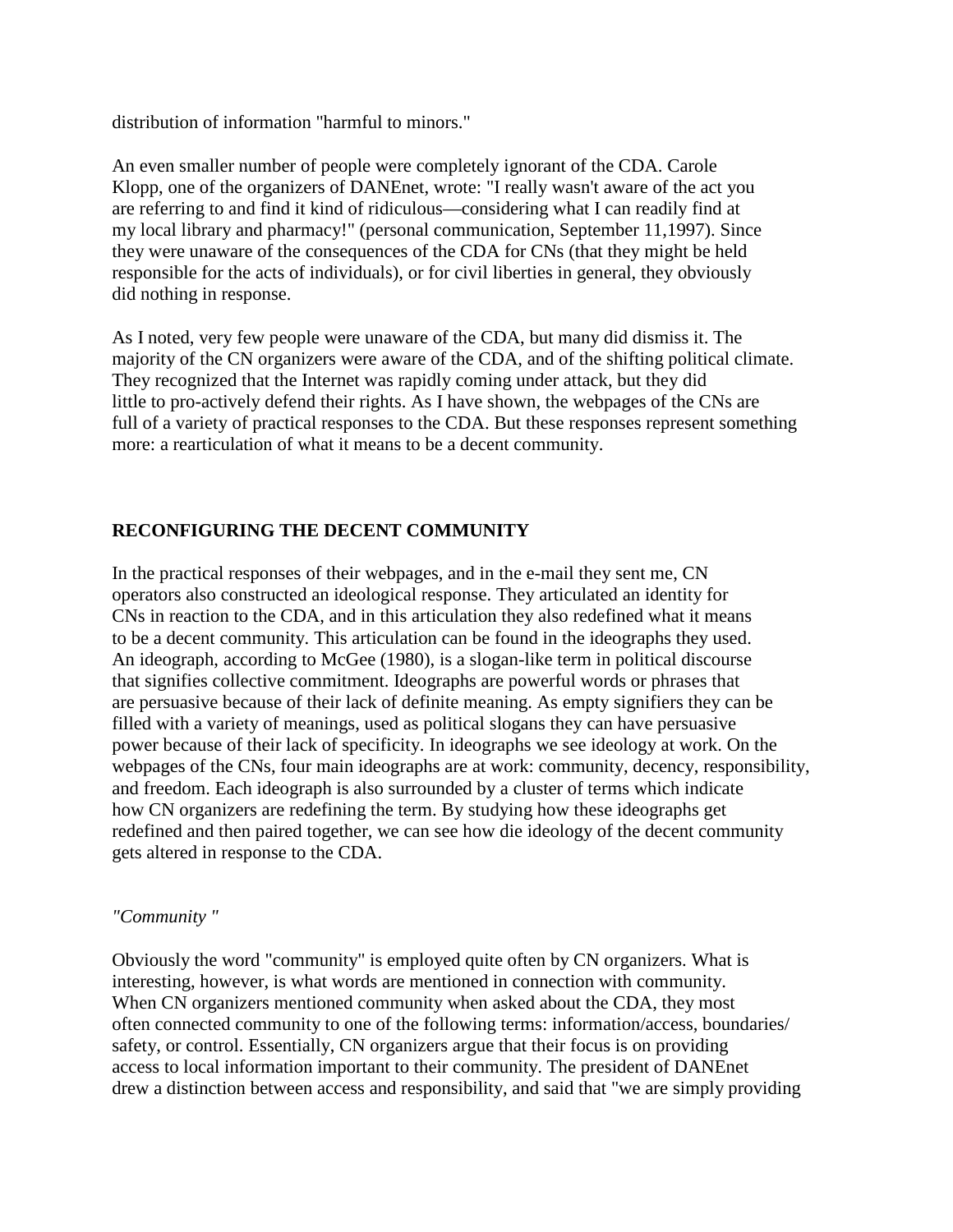access" to information and the Internet (C. Klopp, personal communication, Sept. 11, 1997). The implication of the emphasis on community as information source is that all local information is decent. As the director of Charlotte's Web noted, "we don't have any info on our system that would have qualified for censorship" (S. Snow, personal communication, Sept. 9,1997). Behind this premise is the assumption that we in our local community are decent and only have decent information; it's only when you venture outside the boundaries that you encounter indecency: "you know of course that there are many web pages out there of questionable content" *(Naples FreeNet Web,* 1998). By setting up "warning signs" at the virtual edges of die websites, CN organizers point out the dangers of "surfing off of the home turf (a wonderful mixed metaphor, courtesy of the Naples Free-Net). The community thus attempts to control its members' use of the Internet through warnings, standards, and boundaries. But most people involved with CNs admit that controlling the Internet is next to impossible, certainly at the global level. Some do think control is possible at the local level, but others believe "diere isn't any way we could possibly monitor or control the content of our site or the Internet and we don't" (C. Klopp, personal communication, Sept. 11,1997).

#### *"Decency"*

"Decency" is a non-issue for many CN organizers, since they believe that indecency is "out there" and not "around here." Several people told me that the CDA was the product of a three-sided hysteria: political, media, and public. They argued that the hysteria about indecency made for good demagoguery, but that it was a conflict between national and local governments. As one person succincdy put it, "it is up to the community network to decide what information is decent" (J. Glaser, personal communication, Sept. 9,1997). The media hysteria about indecency was driven by economics, according to several people: pornography makes for good news, even when the statistics are inaccurate and the media "hugely overestimate the dangers of the web" (S. Prescott, personal communication, Sept. 10, 1997). Unfortunately, some members of the community only learn about the Internet through the mass media: "the poorest communities are most susceptible because they have less personal experience to inoculate themselves against the negative emotional appeal of the media" (S. Prescott, personal communication, Sept. 10, 1997). The solution to personal hysteria, however, was also the easiest for CN organizers to suggest: personal experience. They assumed that once people got on the Internet and learned for themselves what was available, the hysteria would die out, and decency would become a non-issue.

#### *"Responsibility"*

Not surprisingly, given our litigious society, responsibility for decency becomes a matter of liability and legality on CNs. The webpages are full of disclaimers, policy statements, and warnings that attempt to absolve the local community of any responsibility for the content browsers may come across. When the community denies responsibility, it becomes a private matter, and not community-wide. People who use the community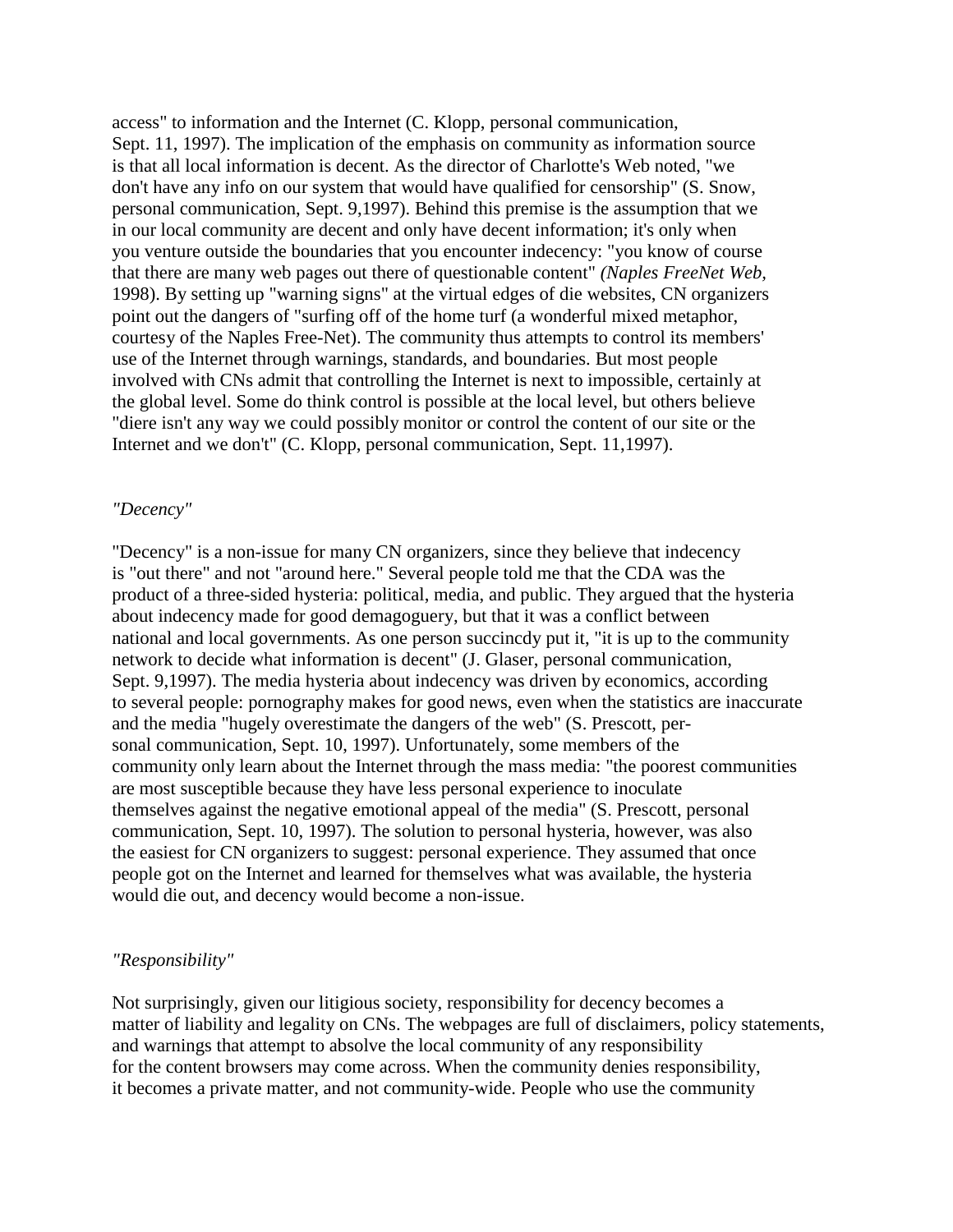network are not labeled community members, but "users", private individuals surfing on their own, just like people walking into store or library. Thus, they are personally responsible for the images they may happen to see. And what about those members of community not able to accept personal, private responsibility, i.e. children? Most CNs argue that responsibility falls on the parents:

Our comments are always the same to any parents. And we usually bring it up before parents do: "Parents are responsible for the actions of their children. Get used to it. If you want to know what your children are getting into, keep up with them . . . . We don't believe we need a law to handle routine parenting responsibilities." We say it a little more friendly [sic] than that, of course. (S. Snow, personal communication, Sept. 10,1997)

In essence, CNs turn the responsibility to protect children into a matter of personal freedom and rights—parents should be in control of their kids, not the government, or even the local community.

## *"Freedom"*

Inevitably when we talk about individual rights we find this final ideograph—freedom. When CN organizers talk about freedom, it is in four related senses: constitutional, individual, under assault, and potentially indefensible. The First Amendment is constantly cited, and the Internet is hailed as the last bastion of free expression, the last hope for the Constitution and participatory democracy. Like most other rights in America today, the right to free speech is consistently constructed as an individual right. Speech (or web browsing, for that matter), according to opponents of the CDA, is an exercise of private individuals, and thus it is individual liberty that is at stake. Web browsers should be able to make choices on the Internet just as they can in a bookstore or library. But according to groups like the Computer Professionals for Social Responsibility (CPSR), this right is attacked by the CDA, which replaces the Constitution with "Constitution Lite" and creates an "electronic police state" (Schuler, 1997) where Internet users must to struggle to secure First Amendment rights. But this struggle may be in vain, some people fear. Too many people are willing to give up their rights: "part of the sad aspect of the current law situation is that you may well have rights that you won't be able to defend because the price is too high. A number of places [networks] simply set their sails to the winds and do the best they can to not offend users within reason" (D.Diane, personal communication, Sept. 9, 1997). In the current political climate, the freedom to browse at will may be indefensible.

## *Ideographic Pairs*

Of course, ideographs do not exist in isolation. They interact with each other. Since this study focuses on the response of community networks to the CDA, I will discuss what happens when community is paired with the other three terms: community/ decency, community/responsibility, and community/freedom.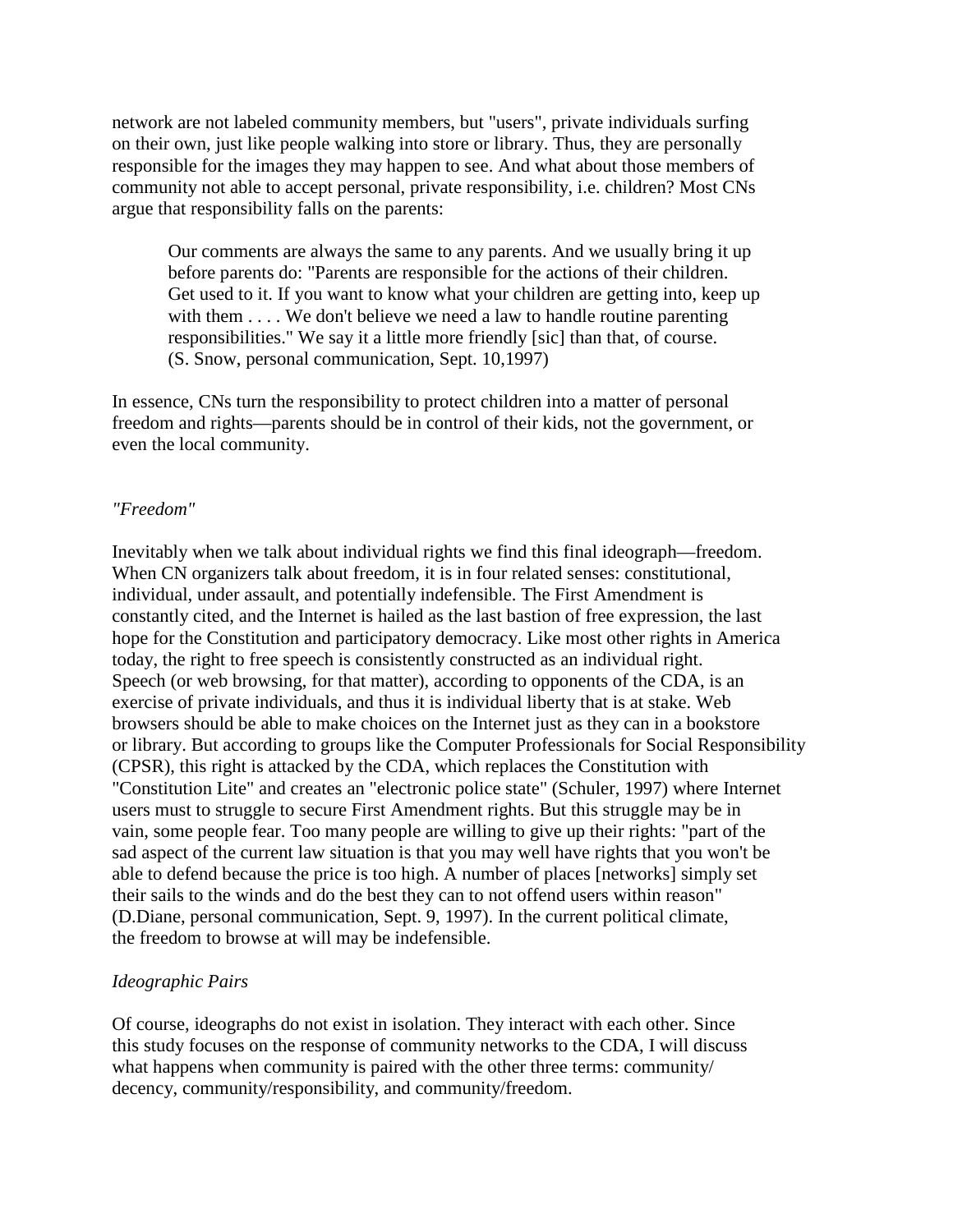When community is paired with decency, the articulation becomes one of shocked dismay, mixed with a bit of self-righteousness: of course people around here are decent; we know what decency is; our information is decent, and within these boundaries you will find safe haven from political/media/private hysteria. This argument reinforces the existing community mythology that "we" are inherently good, a successful tactic for First Amendment activists noted by Medhurst (1982, p. 8). But it is sad to see that CN organizers implicitly attack all others outside of their community. Decency has become a dividing force as well as a silencing one. They assume that decency exists only in their little area, and does not exist outside. Decency ends up separating communities as each city constructs its neighbors as sites of pornography and obscenity.

Community networks rightly recognize that they cannot control the content of the Internet. However, some go even further and refuse to take responsibility for even local content. The end result is that CNs construct parents as the ones who must be responsible for the content their children see. The community is constructed as responsible only within very limited bounds. This sense of limited responsibility that the local community has toward its members is shrinking even more, since accepting responsibility is perceived as being fraught with legal peril. The move to diminish responsibility is not only found in issues of Internet decency. In America, we continually formulate issues in terms of rights, constructing absolutist subject positions where the individual is selfdetermining and free; but absent from this formulation is any developed discussion of responsibility. The "missing language of responsibility" is absent from divorce, for example, where "alone among nations, we have moved not merely to no-fault divorce, but towards no-responsibility divorce" (Glendon, 1991, p. 107). As our notions of community continue to be impoverished, the CDA fans the flames of the destruction of responsibility. More and more, the response to the CDA is to push responsibility onto someone else, or to even erase responsibility—a typical response from fear that easily leads to oppression.

In this atmosphere of fear, freedom is endangered. Even though freedom is in one sense restricted by communities, through the function of control, freedom "is also, in another sense, caused and promoted by human communities" (Simon, 1968, p. 68). Without a strong community, individual freedom cannot exist. Unfortunately, the CN movement is essentially apolitical, argues the author of a recent book on community networks: "it doesn't seem to be based on 'strong' principles and [it] generally eschews political and activist work" (D. Schuler, personal communication, Sept. 14, 1997). Most people involved with CNs are more concerned with access than activism, more concerned with strengthening local boundaries than with the larger society in which the community must exist and interact. Freedom thus is no longer a concern of the community, but of individuals. By ignoring the CDA, and leaving it up to individuals to fight for freedom, CNs are making a tactical error. Since they are often small operations, it is relatively simple for them to be seized and shut down by authorities. Without the support of large public user group, CNs who choose to ignore the CDA may find themselves silenced as well.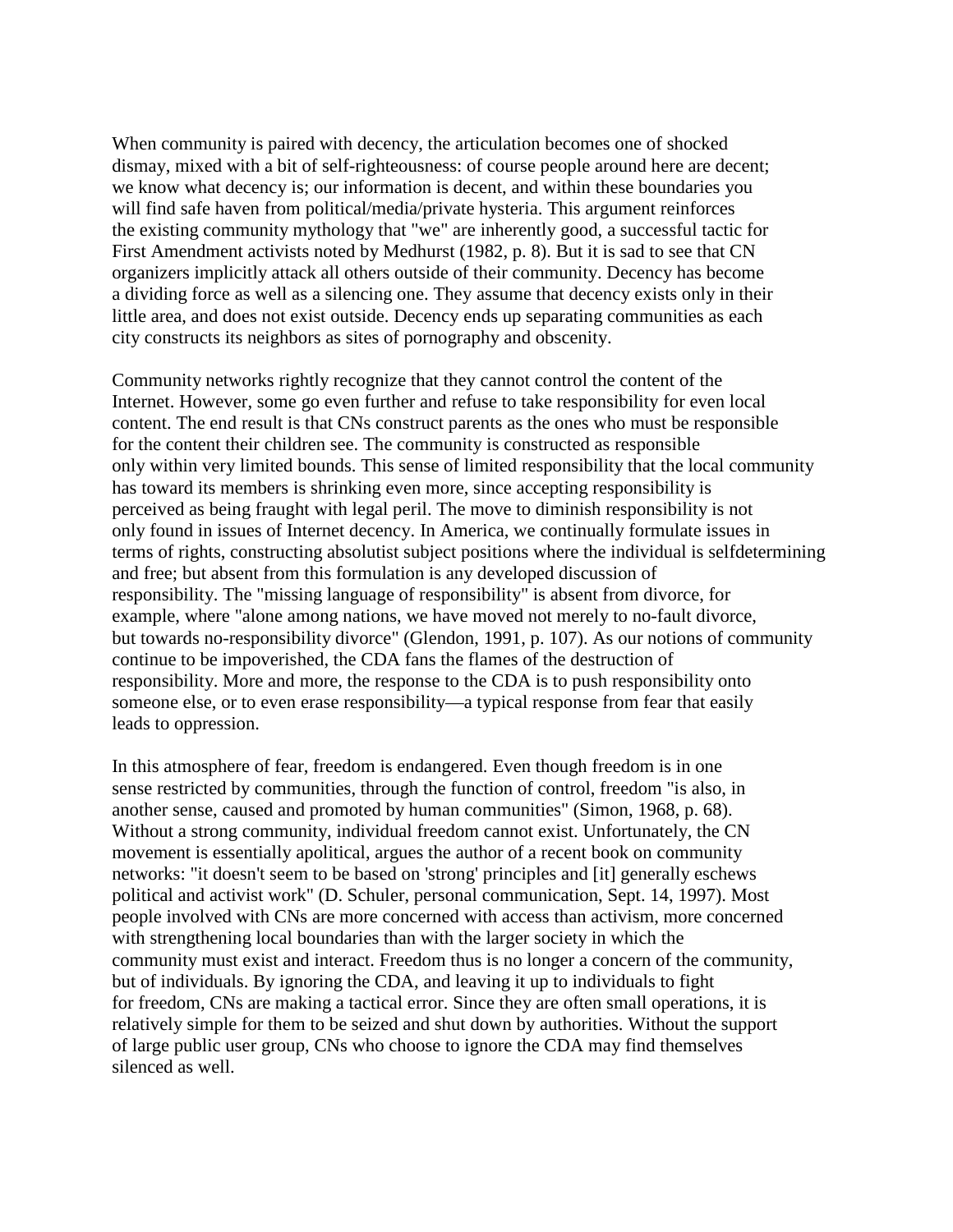## **FREEDOM & RESPONSIBILITY IN THE DECENT COMMUNITY?**

The CDA has provoked a variety of practical responses from community networks including disclaimers/user agreements, warnings, standards, education, and dismissals/ignorance. But woven throughout these varied responses is a consistent ideological theme that interlocks issues of community, freedom, responsibility, and decency. The tide of this essay asked, "Can we have freedom and responsibility in the 'decent' community?" Unfortunately, I believe, the answer is "no".

The CDA focuses attention on decency. It does so in a manner that creates an atmosphere of fear: fear of legal reprisals, fear of political entanglements. However, when the focus is so intently on decency, as in the case of the CDA, it encourages the construction of a community that is irresponsible and apolitical. The local community denies its responsibility to its members and removes itself from the fight for freedom of expression out of fear or, perhaps, indifference.

Of all the possible practical responses to the CDA, indifference is the most dangerous. Free societies must, as Drucker (1968) argued, allow people to opt out and live private, individual lives. But we must recognize that "this is not freedom. This is indifference" (p. 260). Communities cannot function without active members, and societies cannot function without active communities. Joint action is required to realize fundamental human purposes. If too many members of a community, or too many communities, fail to join in necessary collective efforts, those purposes will not be achieved and the community will collapse (Grisez & Shaw, 1974).

Plato asked, in his *Republic,* "I wonder if we could contrive . . . some magnificent myth that would in itself carry conviction to our whole community" (Bk. iii, 414). The CDA is not this magnificent myth—in fact, it does the exact opposite and diminishes conviction in the community. By making decency the center term around which the argument revolves, the CDA encourages the community to refuse responsibility and to ignore freedom. Even though the CDA was overturned by the Supreme Court, the Coats bill attempts to convict the community through fear of indecency. A more magnificent myth would return responsibility to the center of the issue, and convict individuals and communities of their need to take responsibility for their freedom of expression and for the welfare of their citizens.

## **REFERENCES**

Agreement for account & rules of conduct [on-line]. (1998). Available: http://www.freenet.tlh.fl.us/doc/ conduct.doc.

City of Belmont disclaimer [on-line]. (1998). Available: http://www.belmont.gov/disclaim.html

Cybersight: LincolnNet's youth-operated electronic tabloid [on-line]. (1998). Available: http://www.lincolnnet.net/cybersight/